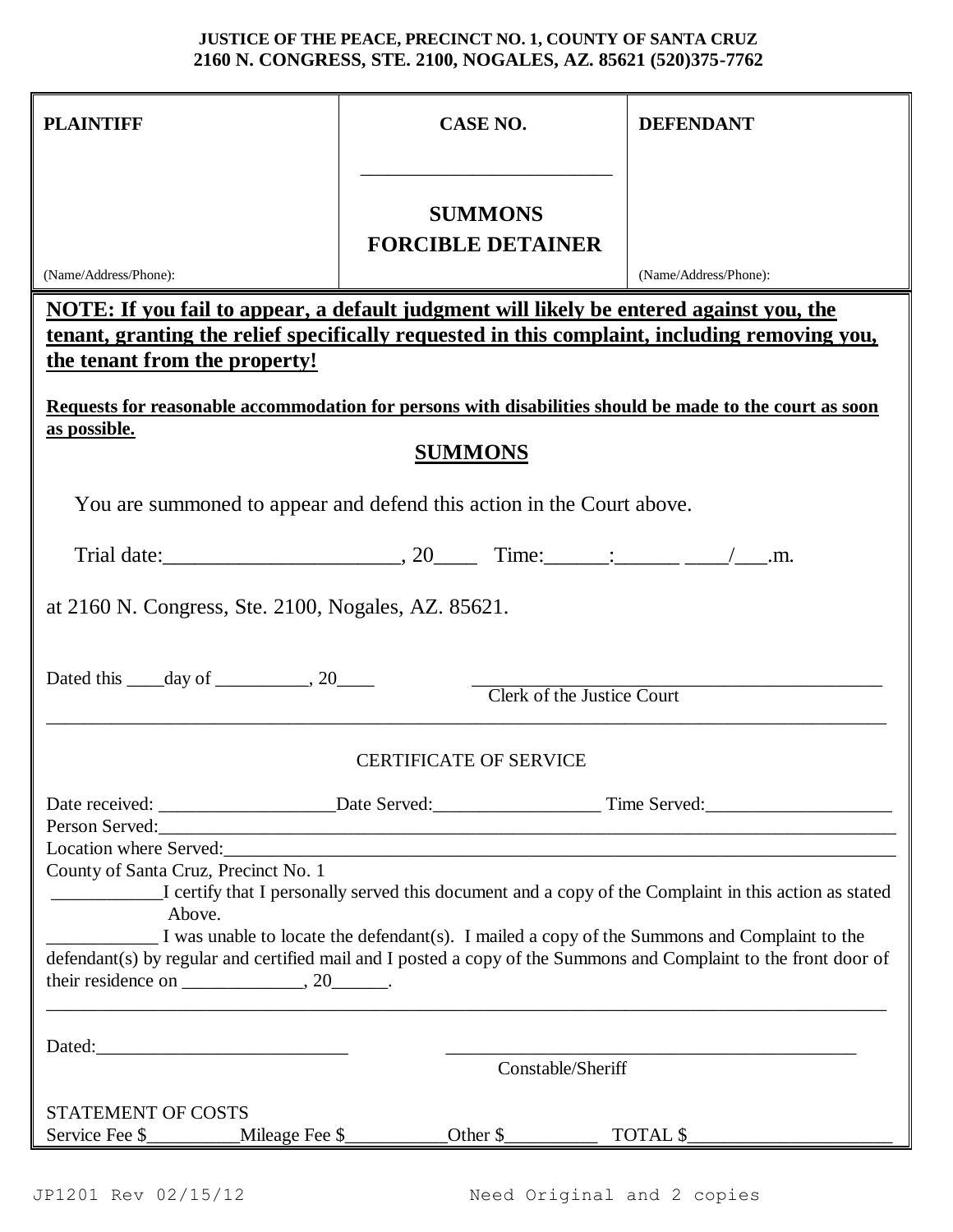## **Residential Eviction Information Sheet (Publication and Distribution Required by the AZ Supreme Court)**

**Notice.** A landlord must provide the tenant with written notice saying why the eviction process has started. The tenant should have received this notice before this lawsuit was filed or with the summons.

**Rent cases.** If this lawsuit has been filed for not paying rent, the tenant can stop it and continue living in the residence by paying all rent now due, late fees, attorney's fees and court costs. After a Judgment has been granted, reinstatement of the lease is solely in the landlord's discretion. Inability to pay rent is not a legal defense and the judge cannot give more time to pay, even if the tenant is having financial problems.

**Before Court.** Eviction cases move through the court system very quickly. If the tenant disagrees with the landlord's allegations, the tenant is encouraged to file a written answer. The answer form available from the justice court allows the tenant to admit or deny the allegations and explain his or her position. If the tenant cannot afford to pay the answer fee, he or she may apply for a waiver or deferral of that fee. If a tenant believes that the landlord owes him or her money, the tenant may under some circumstances file a counterclaim. The summons states that a trial will occur on the date listed, but due to the high volume of cases, a trial may not occur then. If the tenant fails to appear, the landlord or his attorneys is present, a judgment will probably be entered against the tenant. Tenants can represent themselves or arrange for lawyers to represent them. The court will not provide a lawyer.

**At Court.** At the time and date listed on the summons, the judge will start calling cases. If both parties are present, the judge will ask the tenant weather the complaint is true. If the tenant says "no" he or she will need to briefly tell the judge why. If the reason is a legal defense, the judge will need to hear testimony from both sides and make a decision after a trial. After talking to the landlord or its attorney, a tenant may wish to agree to what the landlord is requesting by signing a 'stipulation". A stipulation is an agreement under which the parties resolve the dispute on the basis of what the agreement says. Only matters contained in the written agreement can be enforced. These agreements should be clear and understandable by both parties. Most stipulations include judgments against tenants.

**Continuances.** Either party may ask that the court date be delayed. The court will agree only if there is a very good reason. A delay will be no more than three business days. There is no assurance a delay will be granted and parties should come to court prepared for trial and bring necessary witnesses and documents.

**After a Judgment.** If a landlord receives a judgment, it may apply for the writ of restitution to remove the tenant(s) and all occupants. Writs of Restitution are served by constables, who will direct the residents to leave. A tenant may avoid the difficulties associated with a writ of restitution by vacating the property and returning the keys to the landlord. This ends the tenants' possession of the residence. A tenant will have five (5) days to vacate the premises unless the court has found a material and irreparable breach of the lease by the tenant, in which case the